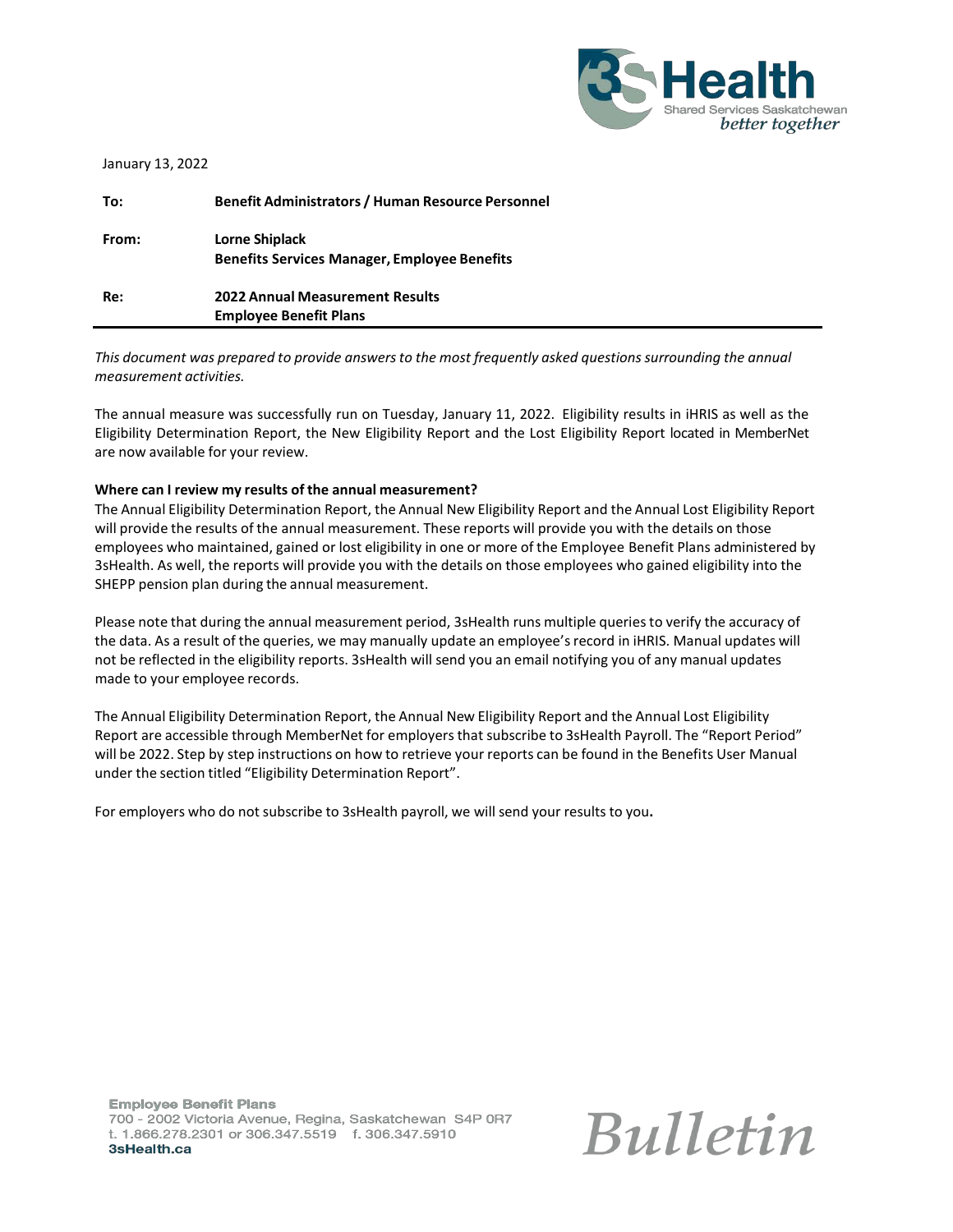# **What impacts will the annual measure have on employees who fall under the cohorting order effective April 17, 2020?**

Employees who were restricted from working at a position due to cohorting at any time in 2021 will have the actual hours they worked from January 1, 2021 to December 31, 2021 (or the date they stopped working at the restricted position) included in the annual measure. As part of the annual measure validation, 3sHealth Employee Benefits will review the benefit coverage of all employees who were cohorted in 2021 to determine:

- If the employee's annual hours were not enough to maintain benefits as a result of the annual measure, then 3sHealth Employee Benefits will manually reinstate their benefits back to the coverage they had as of December 31, 2021.
- If the employee's extended health care and dental benefits coverage increases as a result of the annual measure then their increase in coverage will begin effective January 1, 2022.
- If the employee did not have benefit coverage at December 31, 2021 and they did not work enough hours to be eligible for benefits after the annual measure runs, then the employee will be measured again on December 31, 2022.

## **When will 3sHealth Employee Benefits send annual welcome packages and letters to employees?**

3sHealth Employee Benefits will send the annual notification letters and Enrolment Information Forms to employees, after eligibility reports and queries have been reviewed and enrolment records have been updated where required. As part of the eligibility report review, 3sHealth will verify hours with the employer for employees with 0 hours or employees that were within 50 hours of becoming benefit eligible.

## Do employees have the option to convert their group life Insurance to an individual policy if they lose group life **eligibility as a result of the annual measurement?**

Yes, employees can convert their group life insurance to an individual policy with Canada Life. Once again this year we are pleased to advise you that Canada Life has agreed to extend the conversion period until February 28, 2022, for employeeslosing group life eligibility as a result of the annual measurement. This extension provides employees with a little extra time to exercise their conversion option as many employees will not be notified that they are losing their coverage until mid-January. More information about the group life conversion option and the Group Life Conversion Privilege Notification Form can be found on the 3sHealth website here[: Group Life Conversion Fact Sheet](https://www.3shealth.ca/pdfs/ebp-docs/group-life-conversion-member-fact-sheet-202010610.pdf) or [Group Life Privilege Notification Form.](https://www.3shealth.ca/pdfs/ebp-docs/Group-Life-Conversion-Priveledge-Notification-(M5725)-20210823.pdf)

## **Do employees who lose extended health care and dental coverage at the annual measurement on December 31, 2021 have the opportunity to continue this coverage?**

Yes, employees have the opportunity to apply for coverage under the *GMS 3sHealth Retiree Health & Dental Plan.* Employees can elect to enroll in the extended health care plan, the dental plan, or both the extended health care and dental plan each detailed in the brochure available on the 3sHealth website [www.3shealth.ca.](http://www.3shealth.ca/) If the employee electsto enroll in the *GMS 3sHealth Retiree Health & Dental Plan* coverage is a minimum one year commitment.

Eligible employees will automatically receive an information package about their opportunity to apply to the *GMS 3sHealth Retiree Health & Dental Plan*. 3sHealth Employee Benefits will run a query to identify the employees who lost coverage effective December 31, 2021 due to annual measurement and send the information package to the employee's home address.

This offer is available only to those employees who were enrolled in the extended health care plan or dental plan and lost coverage at the annual measurement on December 31, 2021. This will not be offered to employees losing coverage for any other reason such as resignation, termination or lay-off.

Employees can request to have their enrolment date with GMS backdated to January 1, 2022 and premiums will be charged in accordance with their enrolment date. Questions about the GMS 3sHealth Retiree Benefit Plan can be made directly to GMS by calling 1-800-667-3699.

After the 2022 annual measurement is complete, please review the Lost Eligibility Report to identify any employeesthat may have lost coverage in error. If there is an error due to incorrect hours please contact 3sHealth Employee Benefitsto have the system corrected **before Friday January 21, 2022**. This will ensure that employees do not receive the GMS information package in error.